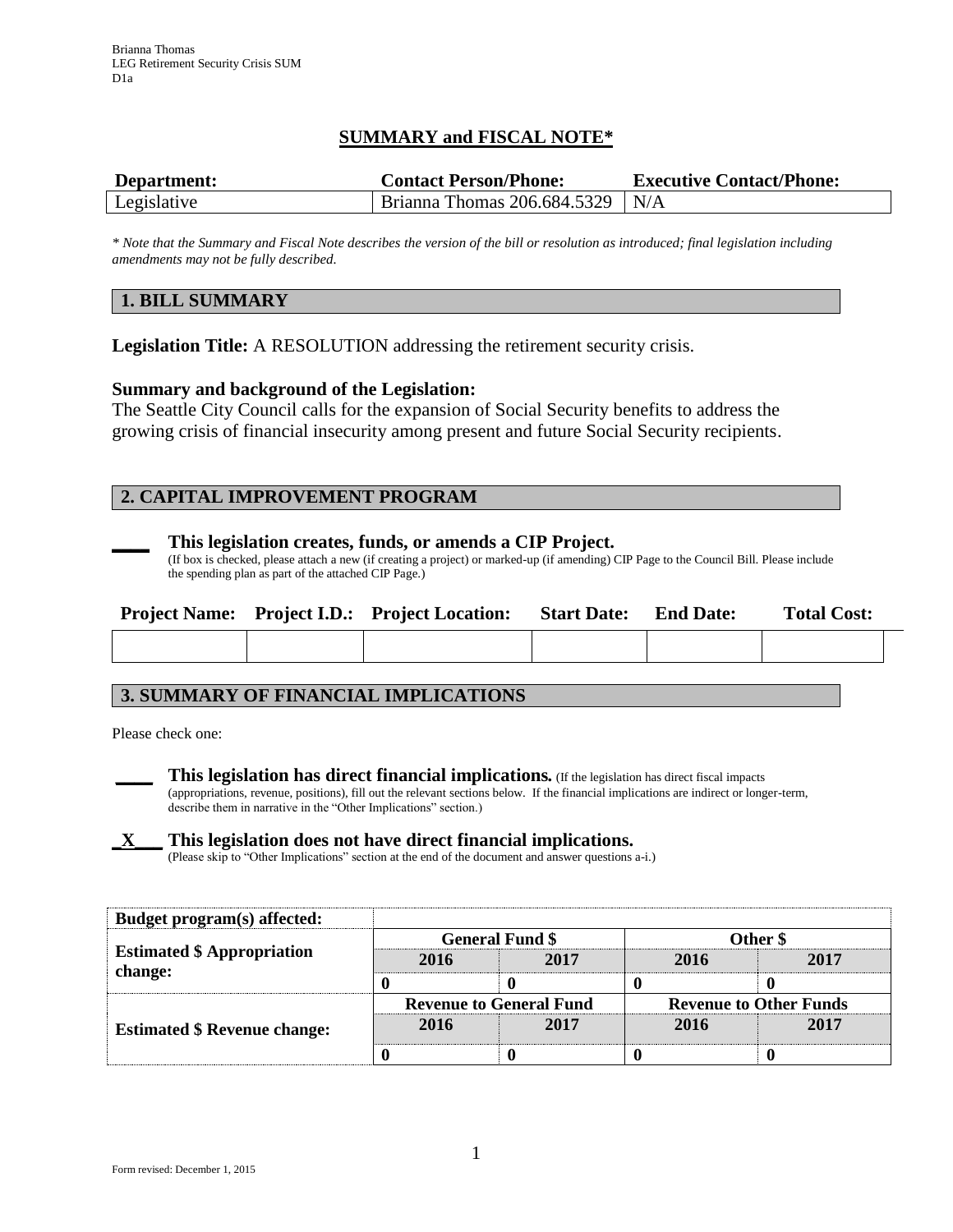|                             |                                                           | <b>No. of Positions</b> | <b>Total FTE Change</b> |      |  |
|-----------------------------|-----------------------------------------------------------|-------------------------|-------------------------|------|--|
| <b>Positions affected:</b>  | 2016                                                      | 2017                    | 2016                    | 2017 |  |
|                             |                                                           |                         |                         |      |  |
| Other departments affected: | Office of Intergovernmental Relations, Federal Lobby Team |                         |                         |      |  |

### **3.a. Appropriations**

### **\_\_\_\_ This legislation adds, changes, or deletes appropriations.**

(If this box is checked, please complete this section. If this box is not checked, please proceed to Revenues/Reimbursements.)

| <b>Fund Name and</b><br>number | Dept | <b>Budget Control</b><br>Level Name/#* | 2016<br>Appropriation<br><b>Change</b> | 2017 Estimated<br>Appropriation<br><b>Change</b> |
|--------------------------------|------|----------------------------------------|----------------------------------------|--------------------------------------------------|
|                                |      |                                        |                                        |                                                  |
| <b>TOTAL</b>                   |      |                                        |                                        |                                                  |

**\****See budget book to obtain the appropriate Budget Control Level for your department.*

(This table should reflect appropriations that are a direct result of this legislation. In the event that the project/programs associated with this ordinance had, or will have, appropriations in other legislation please provide details in the Appropriation Notes section below. If the appropriation is not completely supported by revenue/reimbursements listed below, please identify the funding source (e.g. available fund balance) to cover this appropriation in the notes section. Also indicate if the legislation changes appropriations one-time, ongoing, or both.)

## Appropriations Notes:

#### **3.b. Revenues/Reimbursements**

## **\_\_\_\_ This legislation adds, changes, or deletes revenues or reimbursements.**

(If this box is checked, please complete this section. If this box is not checked, please proceed to Positions.)

## **Anticipated Revenue/Reimbursement Resulting from this Legislation:**

| <b>Fund Name and</b><br><b>Number</b> | <b>Dept</b> | <b>Revenue Source</b> | 2016<br>Revenue | 2017 Estimated<br>Revenue |
|---------------------------------------|-------------|-----------------------|-----------------|---------------------------|
|                                       |             |                       |                 |                           |
| <b>TOTAL</b>                          |             |                       |                 |                           |

(This table should reflect revenues/reimbursements that are a direct result of this legislation. In the event that the issues/projects associated with this ordinance/resolution have revenues or reimbursements that were, or will be, received because of previous or future legislation or budget actions, please provide details in the Notes section below. Do the revenue sources have match requirements? If so, what are they?)

## Revenue/Reimbursement Notes: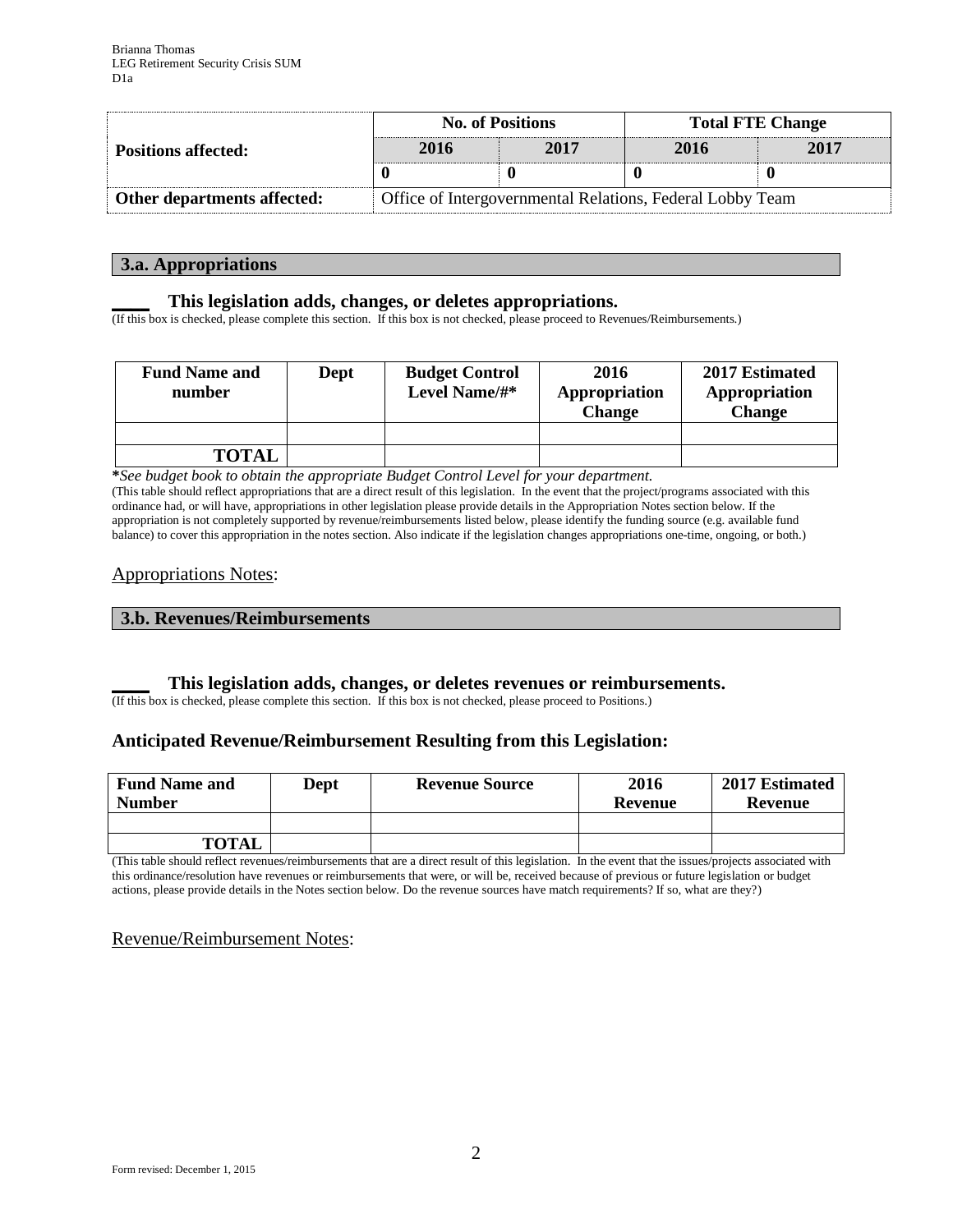## **3.c. Positions**

#### **\_\_\_\_ This legislation adds, changes, or deletes positions.**

(If this box is checked, please complete this section. If this box is not checked, please proceed to Other Implications.)

# **Total Regular Positions Created, Modified, or Abrogated through this Legislation, Including FTE Impact:**

| Position # for<br><b>Existing</b><br><b>Positions</b> | <b>Position Title &amp;</b><br>Department* | <b>Fund</b><br>Name $\&$ # | Program<br>& BCL | PT/FT | 2016<br><b>Positions</b> | 2016<br><b>FTE</b> | Does it sunset?<br>(If yes, explain below<br>in Position Notes) |
|-------------------------------------------------------|--------------------------------------------|----------------------------|------------------|-------|--------------------------|--------------------|-----------------------------------------------------------------|
|                                                       |                                            |                            |                  |       |                          |                    |                                                                 |
|                                                       |                                            |                            |                  |       |                          |                    |                                                                 |
|                                                       |                                            |                            |                  |       |                          |                    |                                                                 |
| <b>TOTAL</b>                                          |                                            |                            |                  |       |                          |                    |                                                                 |

*\* List each position separately*

(This table should only reflect the actual number of positions created by this legislation In the event that positions have been, or will be, created as a result of previous or future legislation or budget actions, please provide details in the Notes section below.)

#### Position Notes:

#### **4. OTHER IMPLICATIONS**

- **a) Does the legislation have indirect or long-term financial impacts to the City of Seattle that are not reflected in the above? No.** (If yes, explain here.)
- **b) Is there financial cost or other impacts of not implementing the legislation?** (Estimate the costs to the City of not implementing the legislation, including estimated costs to maintain or expand an existing facility or the cost avoidance due to replacement of an existing facility, potential conflicts with regulatory requirements, or other potential costs or consequences.) **No.**
- **c) Does this legislation affect any departments besides the originating department?**  (If so, please list the affected department(s) and the nature of the impact (financial, operational, etc.), and indicate which staff members in the other department(s) are aware of the proposed legislation.)

Office of Intergovernmental Relations

- **d) Is a public hearing required for this legislation? Yes.**  (If yes, what public hearing(s) have been held to date, and/or what public hearing(s) are planned for the future?) Full Council, scheduled for June 13, 2016
- **e) Does this legislation require landlords or sellers of real property to provide information regarding the property to a buyer or tenant? No.**

(If yes, please describe the measures taken to comply with RCS 64.06.080.)